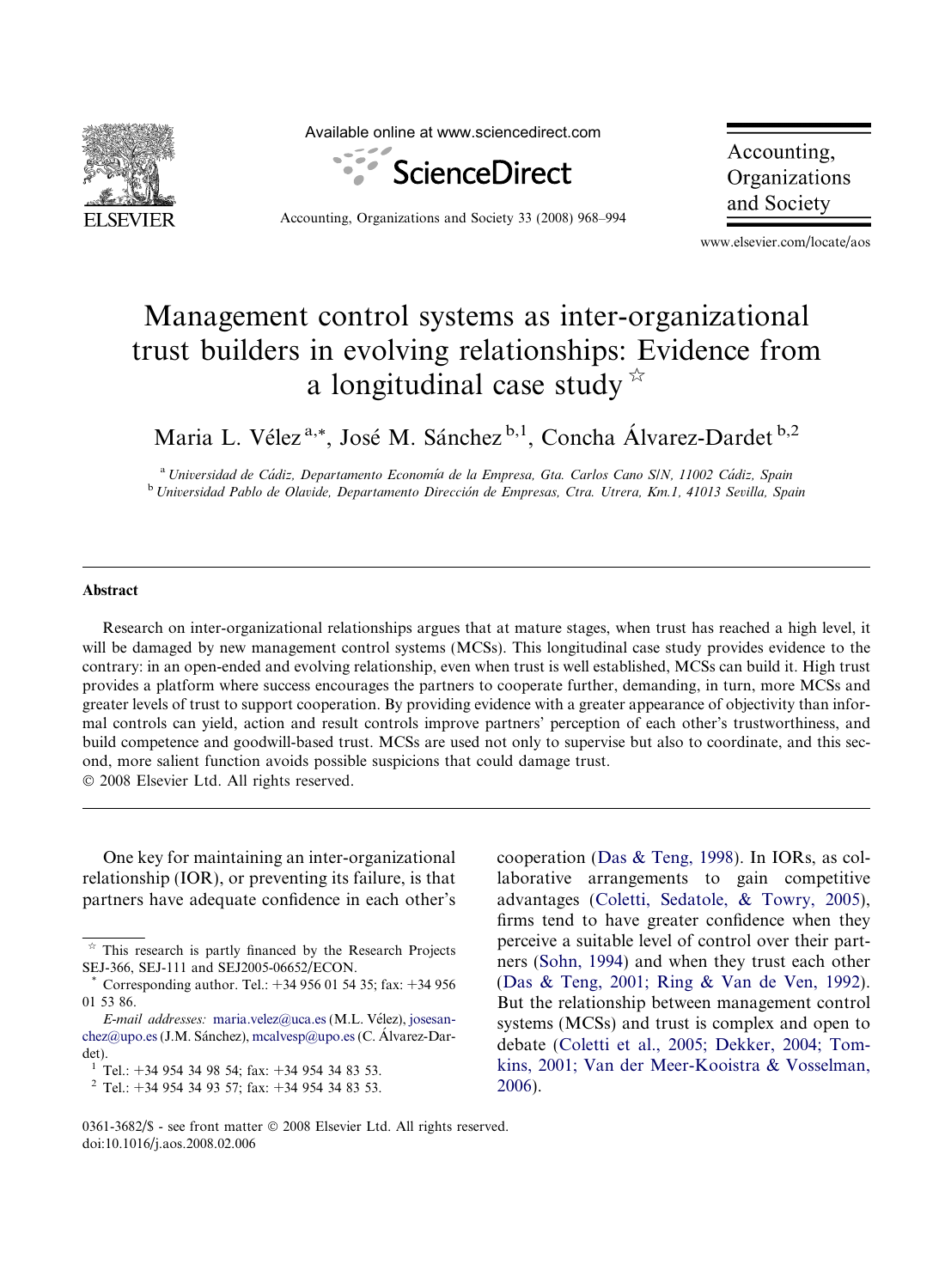As [Knights, Noble, Vurdubakis, and Willmott](#page--1-0) [\(2001\)](#page--1-0) pointed out, there is a long tradition that conceptualises MCSs and trust as alternatives. In opposition to this idea, [Das and Teng \(1998\)](#page--1-0) maintained that the introduction of an MCS does not necessarily suppose a lowering of trust. [Tomkins](#page--1-0) [\(2001\)](#page--1-0) argued that conceptualising MCSs and trust as either substitutive or complementary reflects a static analysis that ignores the dynamic process of building trust. He maintained that the influence of MCSs on trust is not uniform, and is likely to be characterised over the life cycle of a relationship by an inverted U-shape. Thus, only in the IOR's early stages do MCSs have a positive association with trust. In the later stages, when trust has reached a higher level, the introduction of new MCSs can cause harm.

When the IOR's duration is limited to one specific project or venture, it is probably true to say that as trust intensity becomes established at higher levels the successful development of the associated activity needs less control to sustain that relationship, as [Tomkins \(2001, p. 170\)](#page--1-0) claimed. However, in open-ended IORs, the stability of mature stages could provide a platform for continuous evolution [\(Halinen, Salmi, & Havila,](#page--1-0) [1999](#page--1-0)). When the IOR's feedback loops are positive (Ariño  $\&$  de la Torre, 1998), trust will encourage the partners to enlarge the collaboration [\(Inkpen](#page--1-0) [& Curral, 2004](#page--1-0)). Encouraged by favourable results, the parties may expand the scope or complexity of their activities ([Doz, 1996\)](#page--1-0), involving more resources and time, and in turn increasing their interdependence. This evolution could affect the information needed for control of the IOR and the perceived trust.

The aim of our paper is to increase knowledge on the effect of MCSs development on already established trust in mature stages, taking into consideration the evolving nature of an open-ended IOR. To grasp the complexity and dynamism of IORs (Ariño & de la Torre, 1998; Dekker, 2004), we adopted a longitudinal case study approach ([Yin, 1984\)](#page--1-0). We chose the long-standing and successful relationship between a manufacturing firm called CMD (a pseudonym) and its distribution channel. Between 1997 and 2004, CMD, as a part of its strategy to extend and control its degree of externalisation, gradually introduced, to the entire channel, various MCS tools that now make up a management control system shared between CMD and the channel. We study this process from both perspectives, that of the manufacturer and that of the distribution channel, and analyse a series of events that occurred during the course of the IOR, in order to explain the impact that MCS development had on trust.

Our paper makes several contributions to the existing literature in order to offer a new point of view on the complex association between MCSs and trust. First, advancing on Tomkins thesis, we observe the association between MCSs and trust in a mature and open-ended IOR and address the evolving nature of IORs. This case study provides evidence that, even when trust is well established, MCSs foster conditions that favour and build trust. The constant evolution of the IOR in interdependence, scope, and complexity requires greater confidence in cooperation and, in turn, demands new MCSs and greater levels of trust. Second, given [Sako's \(1992\)](#page--1-0) proposal that competence-based and goodwill-based trust will be created and maintained in different ways, we analyse whether action, result, and personnel-cultural controls ([Merchant & Van der Stede, 2003](#page--1-0)) have different effects on trust. Whereas [Das and](#page--1-0) [Teng \(2001\) and Inkpen and Curral \(2004\)](#page--1-0) argued that only informal controls can build trust, our findings suggest that action and result controls also build trust, by providing evidence with a greater appearance of objectivity. Formal MCSs do not necessarily cause inflexibility; instead, such systems can improve agents' independence and increase their opportunities to demonstrate their competences inside the established limits. Furthermore, because both parties work with the same system, formal MCSs improve their perception of each other as trustworthy. Third, in contrast to most studies ([Andaleeb, 1995; Inkpen & Curral,](#page--1-0) [2004; Ring & Van de Ven, 1994](#page--1-0)), which focus on the monitoring function of MCS, even to the extent of confusing it with the whole function (e.g., see [Coletti et al., 2005\)](#page--1-0), we include the lessstudied coordination function of MCSs [\(Dekker,](#page--1-0) [2004; Tomkins, 2001\)](#page--1-0). Our findings show that both parties use MCSs to coordinate the new com-